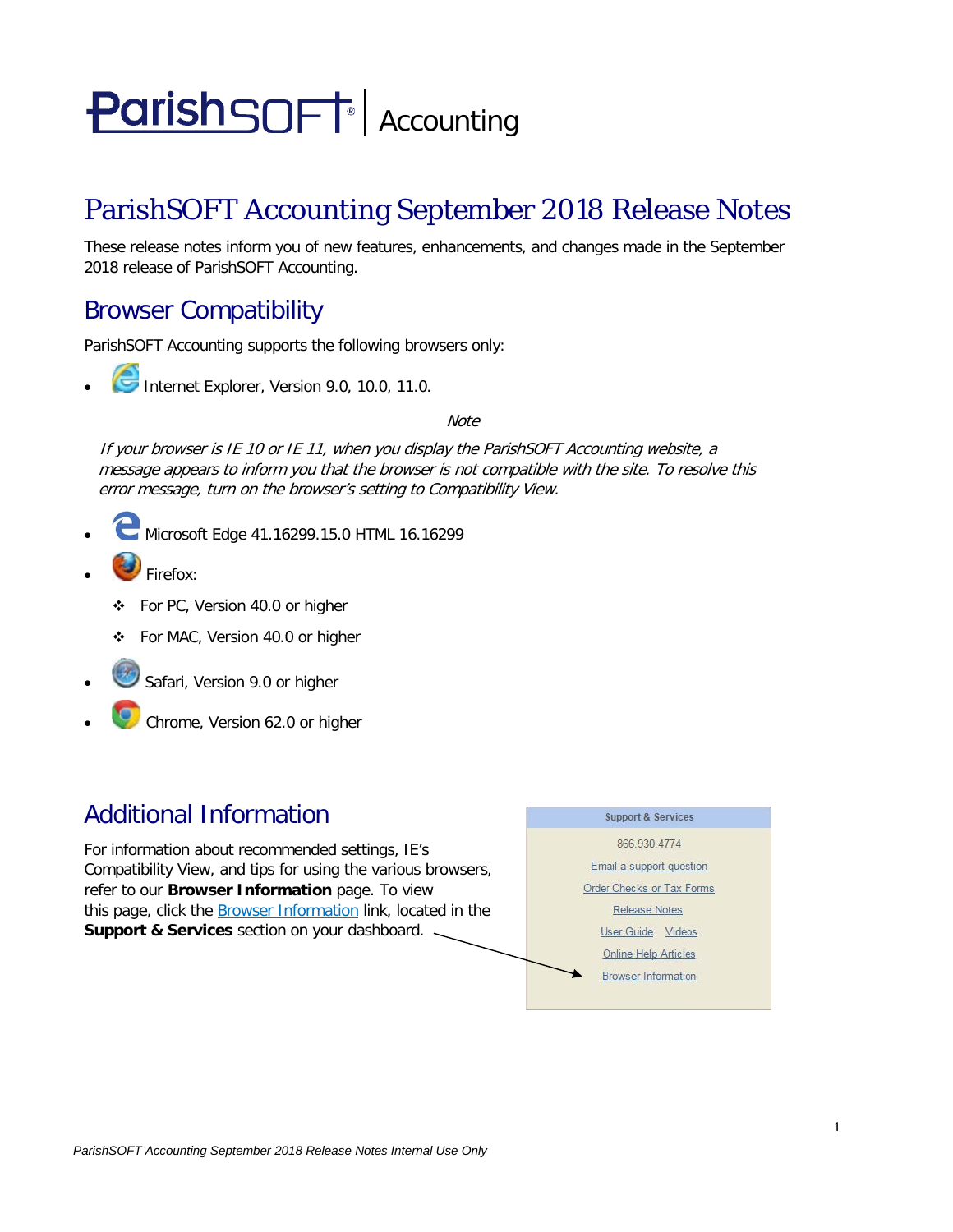## Enhancements and Updates

Purchase Order

#### New! Purchase Order Module Added

Purchase orders can now be created and processed within ParishSOFT Accounting using the new Purchase Order module, added in this release. Users can easily create a purchase order and implement a workflow whereby the invoice arriving from a vendor can be matched to the purchase order, which can then be converted to a bill, and the bill routed to ParishSOFT Accounting's Ledger and Payables for payment.

While not all vendors require purchase orders, integrating them into your procurement process is a good business practice. The new Purchase Order module offers these benefits:

- Fiscal control over the purchase of goods or services.
- Seamless integration with ParishSOFT Accounting's Ledgers and Payables module.
- Effective internal control systems that provide audit trails to help minimize fraud.
- Accurate records to enable you to verify that vendor invoices agree with the goods or services detailed on a purchase order and ensure that vendors are paid the correct amount.
- Detailed information about items ordered, their amounts, and quantities ordered.

You can find information on how to set up and use the new Purchase Order module in the ParishSOFT Accounting Purchase Order User Guide. To open the guide, select the User Guide link in the **Support and Services** banner on the Purchase Order Dashboard.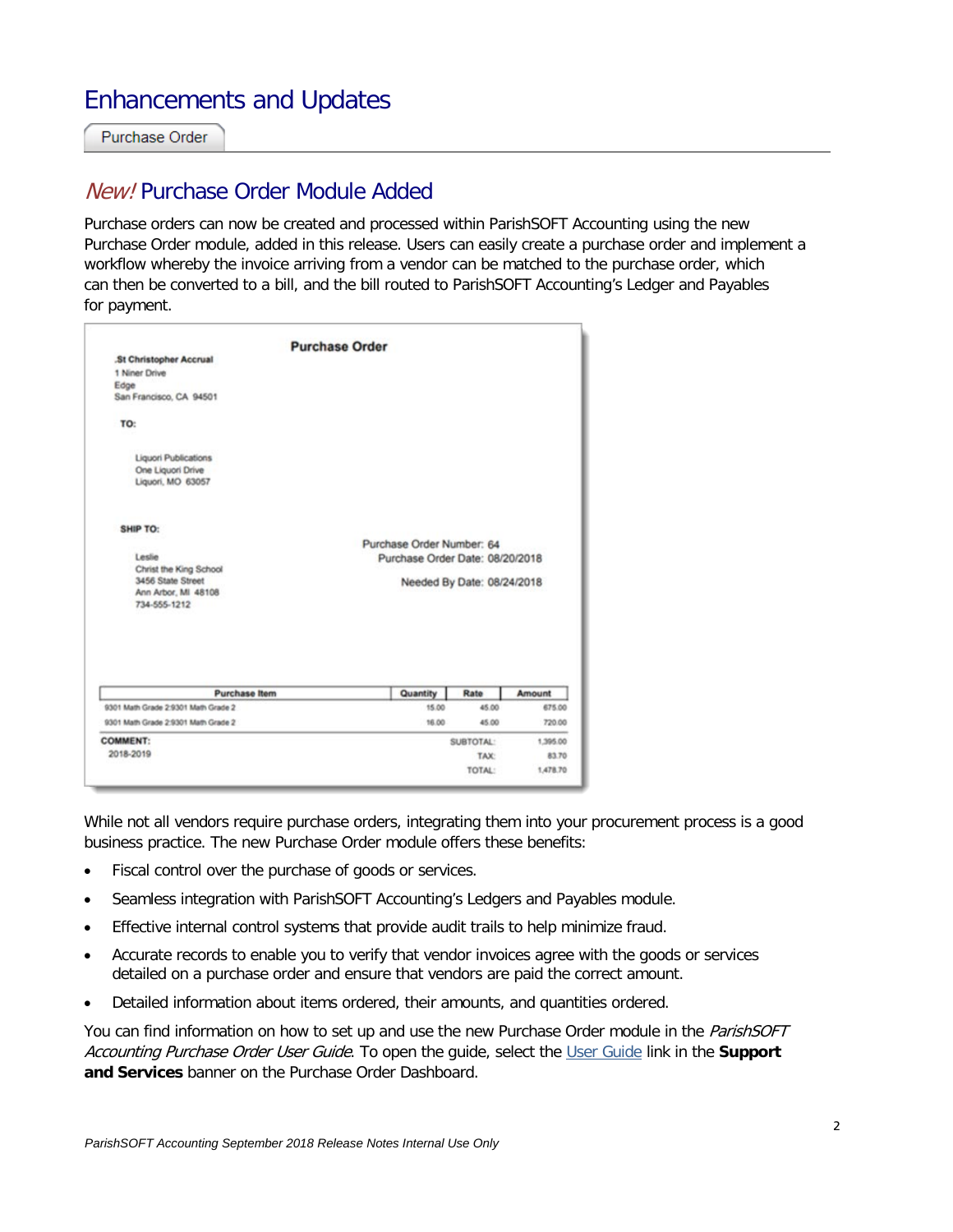Church Manager

#### <span id="page-2-0"></span>New! Actual Invoice Date Option Added

As shown in the following illustration, we added a new option to the **Organization Options** page, labeled **Enable Actual Invoice Date**.

Notes

Only users with access to the options in the Church Manager module can enable this feature.

This feature is available only in accrual-basis accounting systems.

| <b>Actual Invoice Date</b>                                                                                                                                                                    |  |
|-----------------------------------------------------------------------------------------------------------------------------------------------------------------------------------------------|--|
| Enable Actual Invoice Date                                                                                                                                                                    |  |
| This will allow you to enter an additional Actual Invoice Date on the bill screen. This is necessary when you wish to enter a bill from a closed period and wish to record the actual invoice |  |
|                                                                                                                                                                                               |  |

This option is used to determine whether the **Actual Invoice Date** field is shown or hidden on an organization's **Bill Information** page. By default, the option is disabled. If you want users in your organization to see and use the field, select the Enable Actual Invoice checkbox.

For information about where this field is located on the **Bill Information** page and how it is used, see "Actual Invoice Field Added" on page [4.](#page-3-0)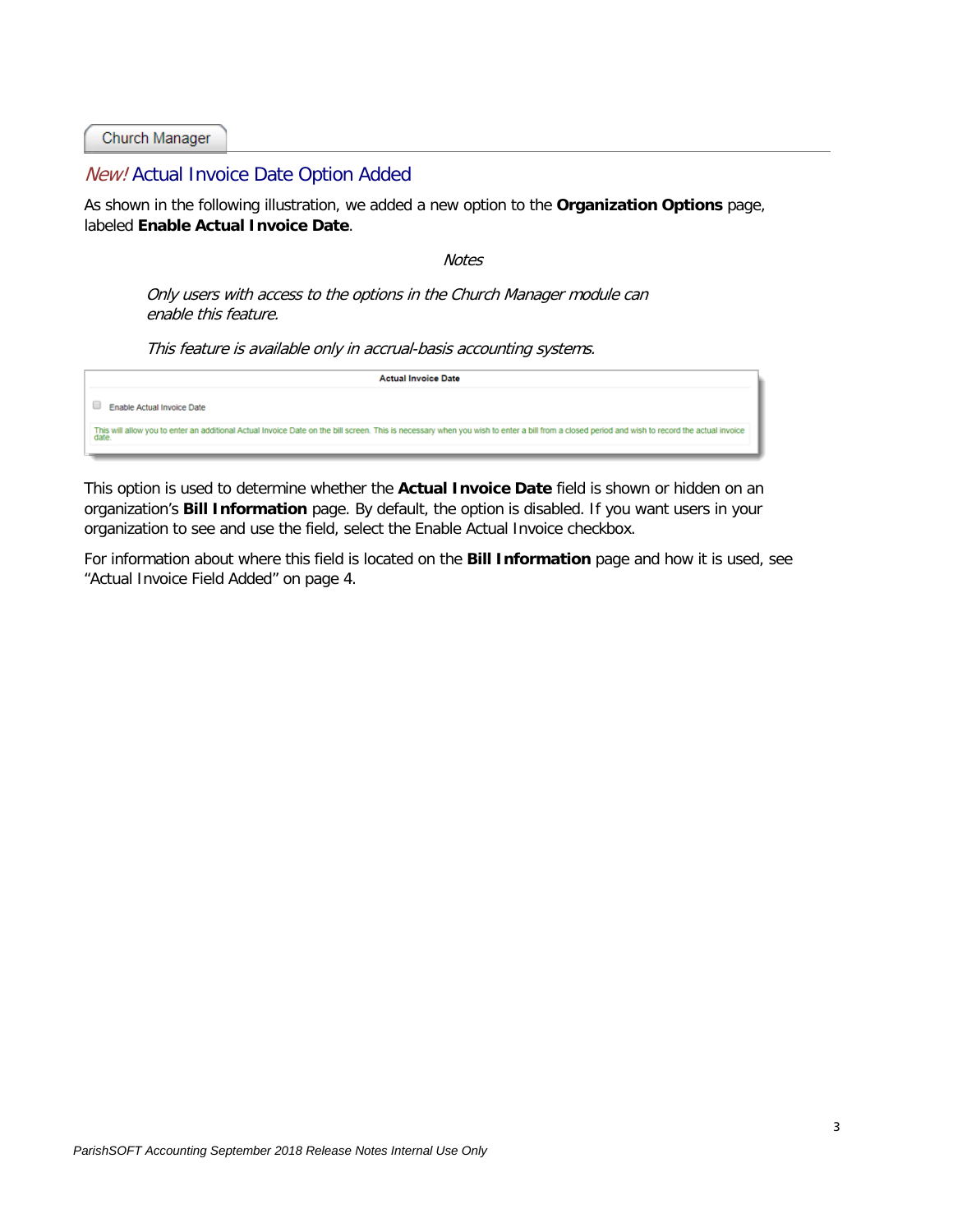

#### <span id="page-3-0"></span>New! Actual Invoice Date Field Added

**Notes** 

This field is available only in accrual-basis accounting systems.

By default, the Actual Invoice Date field is not visible. If you do not see the field on your **Bill Information** page, the option is not enabled for your organization. The option to enable visibility of the field is set in the Church Manager module. For details, see this entry on pag[e 3:](#page-2-0) ["Actual Invoice Date Option Added.](#page-2-0)"

As shown in the following illustration, we added a new field to the **Bill Information** page, labeled **Actual Invoice Date**:

|                |                |                  |                                                             | <b>Bill Information</b> |              |                                 |                                       |                   |           |
|----------------|----------------|------------------|-------------------------------------------------------------|-------------------------|--------------|---------------------------------|---------------------------------------|-------------------|-----------|
|                |                |                  |                                                             |                         |              |                                 |                                       | Watch Help Video! |           |
|                |                |                  | AP Account: Accounts Payable: L-1-50-2100-00 2100.00P       |                         | $\checkmark$ |                                 | Balance: 11,771.35                    |                   |           |
|                |                | Bill Number: 248 |                                                             |                         |              | Invoice Number:                 | 98736                                 |                   |           |
|                |                | Vendor:          | Liquori Publications                                        | ×                       |              | Invoice Date: 08/24/2018        |                                       |                   |           |
|                |                |                  | New Vendor<br>Liquori Publications                          | ×                       |              | Actual Invoice Date: 07/18/2018 |                                       |                   |           |
|                |                |                  | One Liquori Drive<br>Liquori, MO 63057                      |                         |              |                                 | Due Date 9/23/2018                    |                   |           |
|                |                |                  |                                                             | u                       |              | <b>Discount Date</b>            |                                       |                   |           |
|                |                | Comment          |                                                             |                         |              |                                 | Terms: Net 30                         |                   | ×         |
|                |                |                  |                                                             |                         |              |                                 |                                       |                   |           |
| $\pmb{\times}$ | $\pi$          |                  | Account<br>5171.00SCB: Books, Periodicals, Subscript E-2-1. | Amount<br>450.00        | Comment      | Paid                            | Project<br>121:Math Grade 3 Mr. Locke | ٧                 | 1099<br>□ |
| ×              | $\overline{2}$ |                  | ٧                                                           |                         |              |                                 |                                       | v                 | $\Box$    |
|                | x <sub>3</sub> |                  | ×                                                           |                         |              |                                 |                                       | ×                 | □         |
|                |                |                  | Total:                                                      | 450.00                  |              |                                 |                                       |                   |           |
|                | Apre Lines     |                  |                                                             | Memorize<br>Submit      | Cancel       |                                 |                                       |                   |           |

Use the **Actual Invoice Date** field to record the original date appearing on the vendor's invoice and use the **Invoice Date** field to record the posting date. The **Actual Invoice Date** field is useful whenever a vendor's invoice is received after a month close and therefore must be dated the first day of the open month.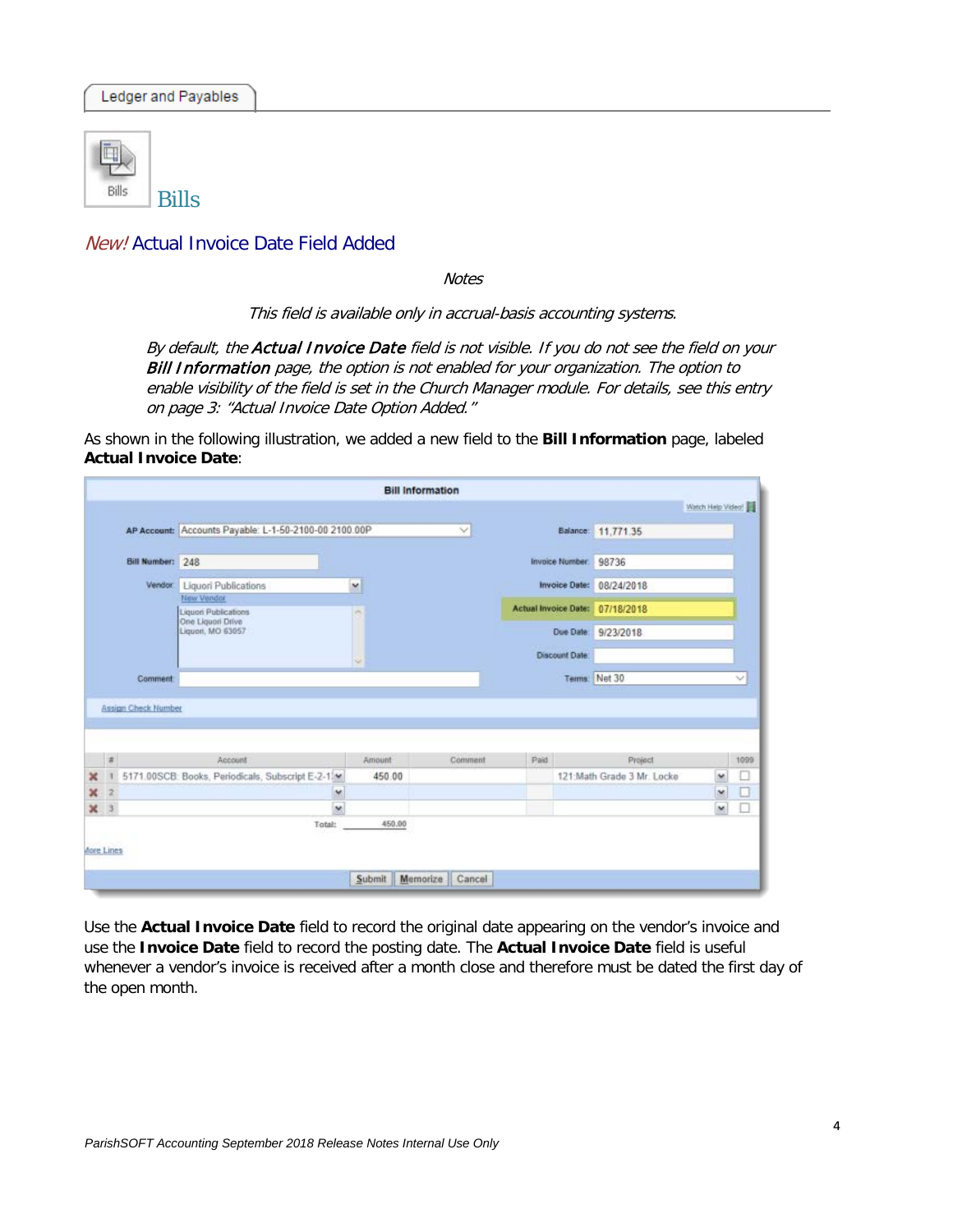## Resolved Issues

Church Manager **Users Users** 

Previously in the user's profile when the **Force Periodic Password Change** option was changed to **Never**, the system did not remove the password expiration date when it should have. As a result, every time the user tried to log in after the expiration date, he or she was prompted change the password. We fixed this issue. Now, after the option's setting is changed to **Never**, the password expiration date is removed.

Ledger and Payables

### Application-Wide Fixes

#### Adjustments Made Enable Total Visibility of Content on Search Pages

Previously, content on search pages, such as **Bill Search** and **Journal Entry Search**, did not display completely if they contained multiple rows of page links. The links extended off the page and beyond the viewing area, so the user could not select them. We fixed this issue so that all content is now visible.

| <b>Accounts</b> |
|-----------------|

#### Dedicated Accounts Now Visible in Dropdown Lists

Previously for organizations using the Primary/Subsidiary Bank Account process, dedicated accounts did not appear in the service charge and interest income account dropdown lists. We fixed this issue. If the user added dedicated accounts, they now appear—as expected—in both dropdown lists.



#### Check Number Fields Can No Longer Be Left Blank

Previously, the system allowed users to print and save checks for which the **Check Number** field was left blank. We modified the system to prevent checks from having no check number. The **Check Number** field is now a required field.